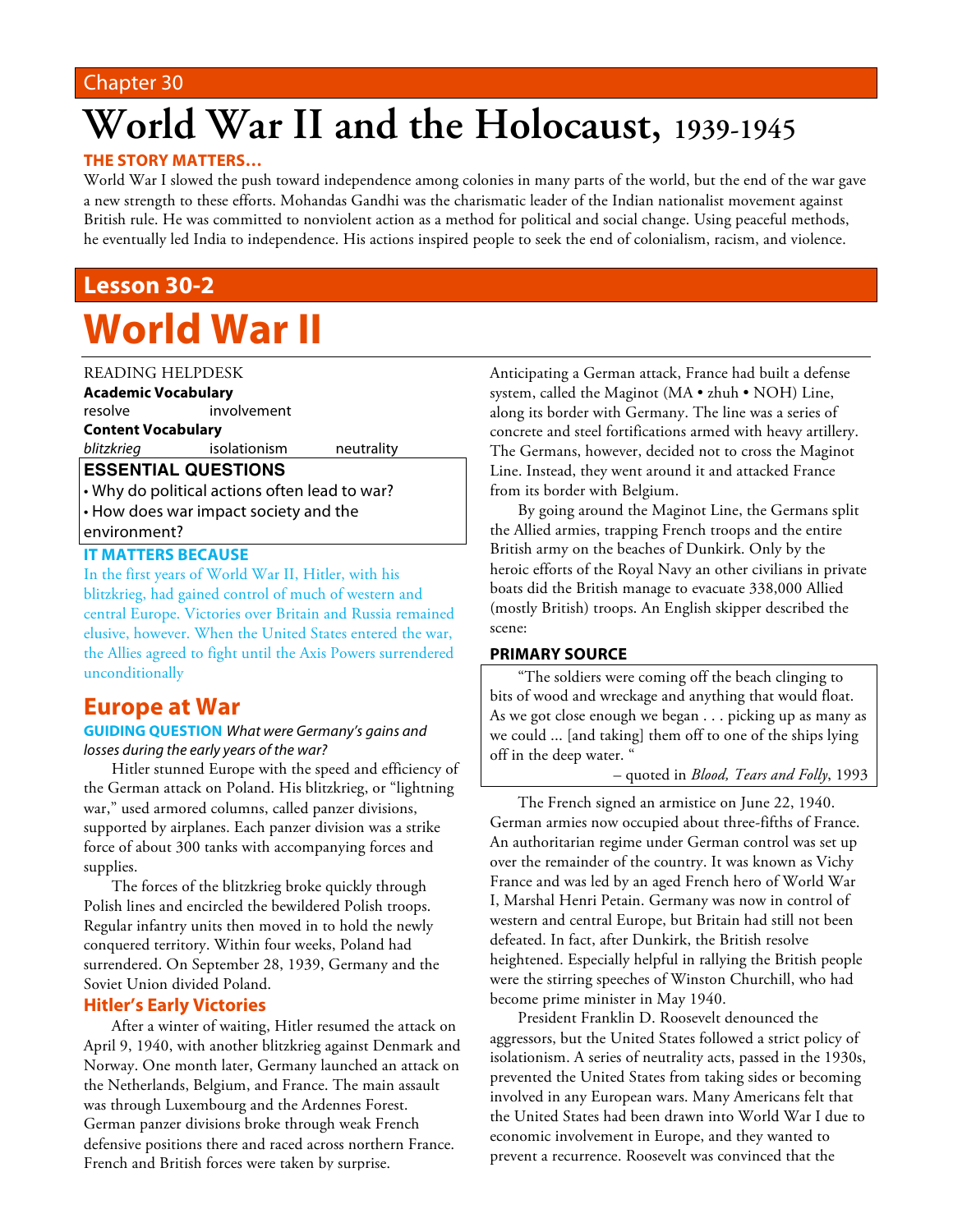neutrality acts actually encouraged Axis aggression and were gradually relaxed as the United States supplied food, ships, planes, and weapons to Britain.

## **The Battle of Britain**

Hitler realized that an amphibious (land-sea) invasion of Britain could succeed only if Germany gained control of the air. At the beginning of August 1940, the *Luftwaffe* (LOOFT • vah • fuh) – the German air force – launched a major offensive. German planes bombed British air and naval bases, harbors, communication centers, and war industries.

The British fought back with determination. They were supported by an effective radar system that gave them early warning of German attacks. Nevertheless, the British air force suffered critical losses.

In September, in retaliation for a British attack on Berlin, Hitler ordered a shift in strategy. Instead of bombing military targets, the *Luftwaffe* began massive bombing of British cities. Hitler hoped in this way to break British morale. Instead, because military targets were not being hit, the British were able to rebuild their air strength quickly. Soon, the British air force was inflicting major losses on Luftwaffe bombers. Hitler postponed the invasion of Britain indefinitely.

### **Attack on the Soviet Union**

Although he had no desire for a two-front war, Hitler became convinced that Britain was remaining in the war only because it expected Soviet support. If the Soviet Union were smashed, Britain's last hope would be eliminated. Moreover, Hitler had convinced himself that the Soviet Union had a pitiful army and could be defeated quickly.

Reassured, Hitler invaded the Soviet Union on June 22, 1941. He significant that Germany failed believed that the Russians could still be decisively defeated before the to control Moscow by 1941? brutal winter weather set in. The massive attack stretched out along a front some 1,800 miles (about 2,900 km) long. German troops advanced rapidly, capturing 2 million Russian soldiers. By November, one German army group had swept through the Ukraine. A second army was besieging the city of Leningrad, while a third approached within 25 miles (about 40 km) of Moscow, the Soviet capital. An early winter and fierce Soviet resistance, however, halted the German advance. Certain of quick victory, the Germans had not planned for winter uniforms. For the first time in the war, German armies had been stopped. A counterattack in December 1941 by a Soviet army came as an ominous ending to the year for the Germans.

### **READING PROGRESS CHECK**

**Predicting Consequences** What assumptions did Hitler make about invading the Soviet Union? Do you think the invasion would have gone differently if he had not made those assumptions?

# **Japan at War**

**GUIDING QUESTION** *What brought the United States into the war?*

On December 7, 1941, Japanese aircraft attacked the U.S. naval base at Pearl Harbor in Hawaii. The surprise attack damaged or destroyed more than 350 aircraft, damaged or sunk 18 ships, and killed or wounded more than 3,500 Americans . The same day, the Japanese attacked the Philippines and advanced on Malaya. Later, they invaded the Dutch East Indies and occupied several islands in the Pacific Ocean. By the spring of 1942, almost all of Southeast Asia and much of the western Pacific had fallen to the Japanese.

A triumphant Japan now declared the creation of a "community" of nations: the Greater East Asia Co-Prosperity Sphere. The entire region would now be under Japanese direction. Japan also announced its intention to liberate areas of Southeast Asia from Western colonial rule. For the moment, however, Japan needed the resources of the region for its war machine and treated the countries under its rule as conquered lands.

Japanese policy was now largely dictated by Prime Minister Hideki Taja – formerly a general – who in the course of the war became a virtual military dictator. Taja had hoped that Japan's lightning strike at American bases would destroy the U.S. fleet in the Pacific. The Roosevelt administration, he thought, would now accept Japanese domination of the Pacific.

But the Japanese miscalculated. The attack on Pearl Harbor unified American opinion about becoming involved in the war. The United States joined with European nations and Nationalist China in a combined effort to defeat Japan. Believing American involvement in the Pacific would make the United States ineffective in the European theater of war, Hitler declared war on the United States four days after Pearl Harbor. As in World War I, another European conflict had turned into a global war.

### **READING PROGRESS CHECK**

**Identifying** Why did the United States stay out of World War II until the Pearl Harbor attack?

# **The Allies Advance**

### **GUIDING QUESTION** *How did the involvement of the United States change the war?*

The entry of the United States into the war created a new coalition, the Grand Alliance. To overcome mutual suspicions, the three major Allies – Great Britain, the United States, and the Soviet Union – agreed to stress military operations and to ignore political differences. At the beginning of 1943, the Allies agreed to fight until the Axis Powers-Germany, Italy, and Japan-surrendered unconditionally, which required the Axis nations to surrender without any favorable condition. This cemented the Grand Alliance by making it nearly impossible for Hitler to divide his foes.